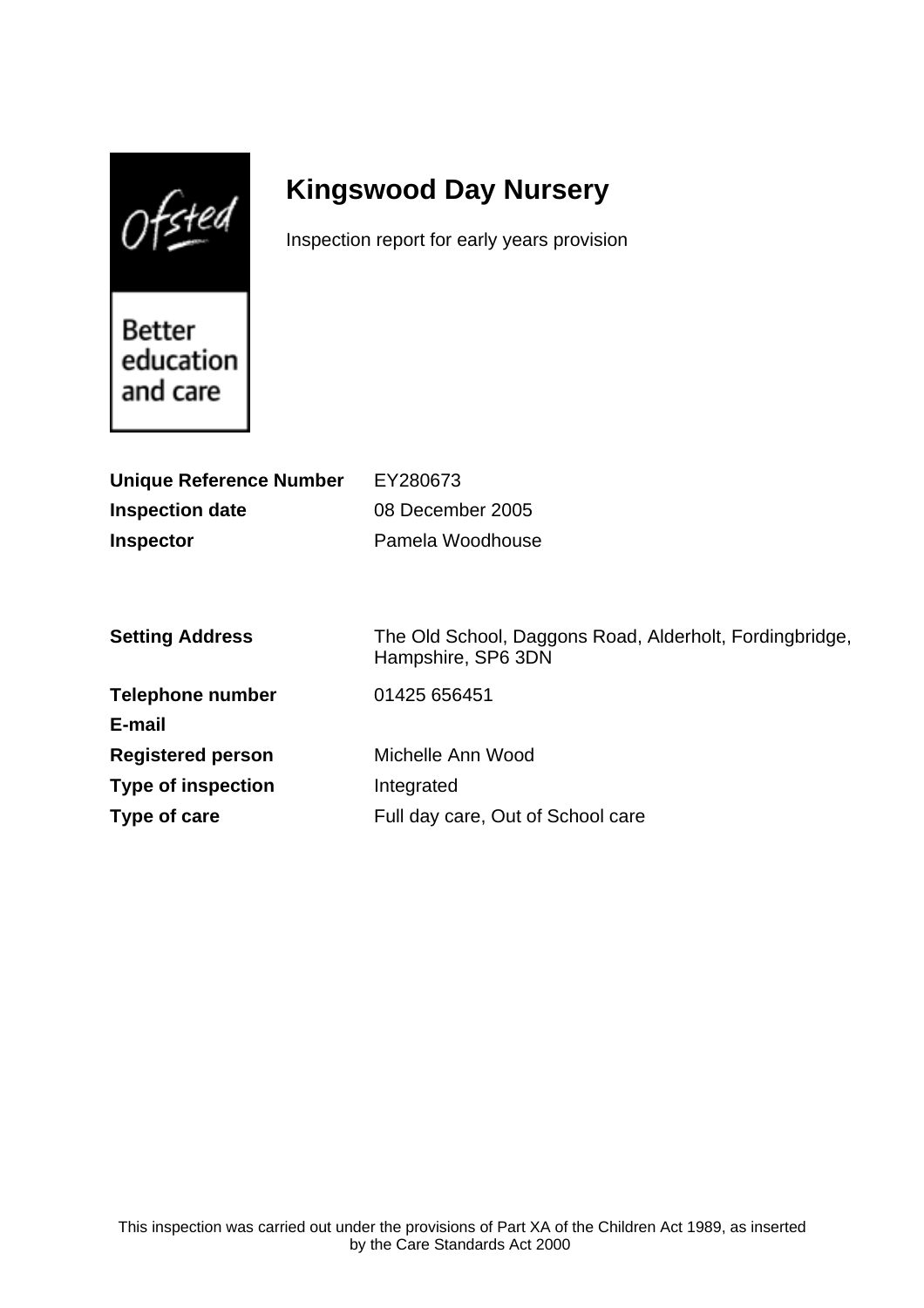## **ABOUT THIS INSPECTION**

The purpose of this inspection is to assure government, parents and the public of the quality of childcare and, if applicable, of nursery education. The inspection was carried out under Part XA Children Act 1989 as introduced by the Care Standards Act 2000 and, where nursery education is provided, under Schedule 26 of the School Standards and Framework Act 1998.

This report details the main strengths and any areas for improvement identified during the inspection. The judgements included in the report are made in relation to the outcomes for children set out in the Children Act 2004; the National Standards for under 8s day care and childminding; and, where nursery education is provided, the Curriculum guidance for the foundation stage.

The report includes information on any complaints about the childcare provision which Ofsted has received since the last inspection or registration or 1 April 2004 whichever is the later.

### **The key inspection judgements and what they mean**

Outstanding: this aspect of the provision is of exceptionally high quality Good: this aspect of the provision is strong Satisfactory: this aspect of the provision is sound Inadequate: this aspect of the provision is not good enough

For more information about early years inspections, please see the booklet Are you ready for your inspection? which is available from Ofsted's website: www.ofsted.gov.uk.

# **THE QUALITY AND STANDARDS OF THE CARE AND NURSERY EDUCATION**

On the basis of the evidence collected on this inspection:

The quality and standards of the care are satisfactory. The registered person meets the National Standards for under 8s day care and childminding.

The quality and standards of the nursery education are satisfactory.

### **WHAT SORT OF SETTING IS IT?**

Kingswood Day Nursery opened in 2004 and is privately owned. The nursery is registered to care for 62 children aged from birth to under 8 years and operates from the premises of a former school on the edge of the village of Alderholt. The towns of Verwood and Fordingbridge are close by.

The premises consist of four playrooms, a sleep/sensory room and associated facilities. In addition, during school summer holidays, a marquee is erected in the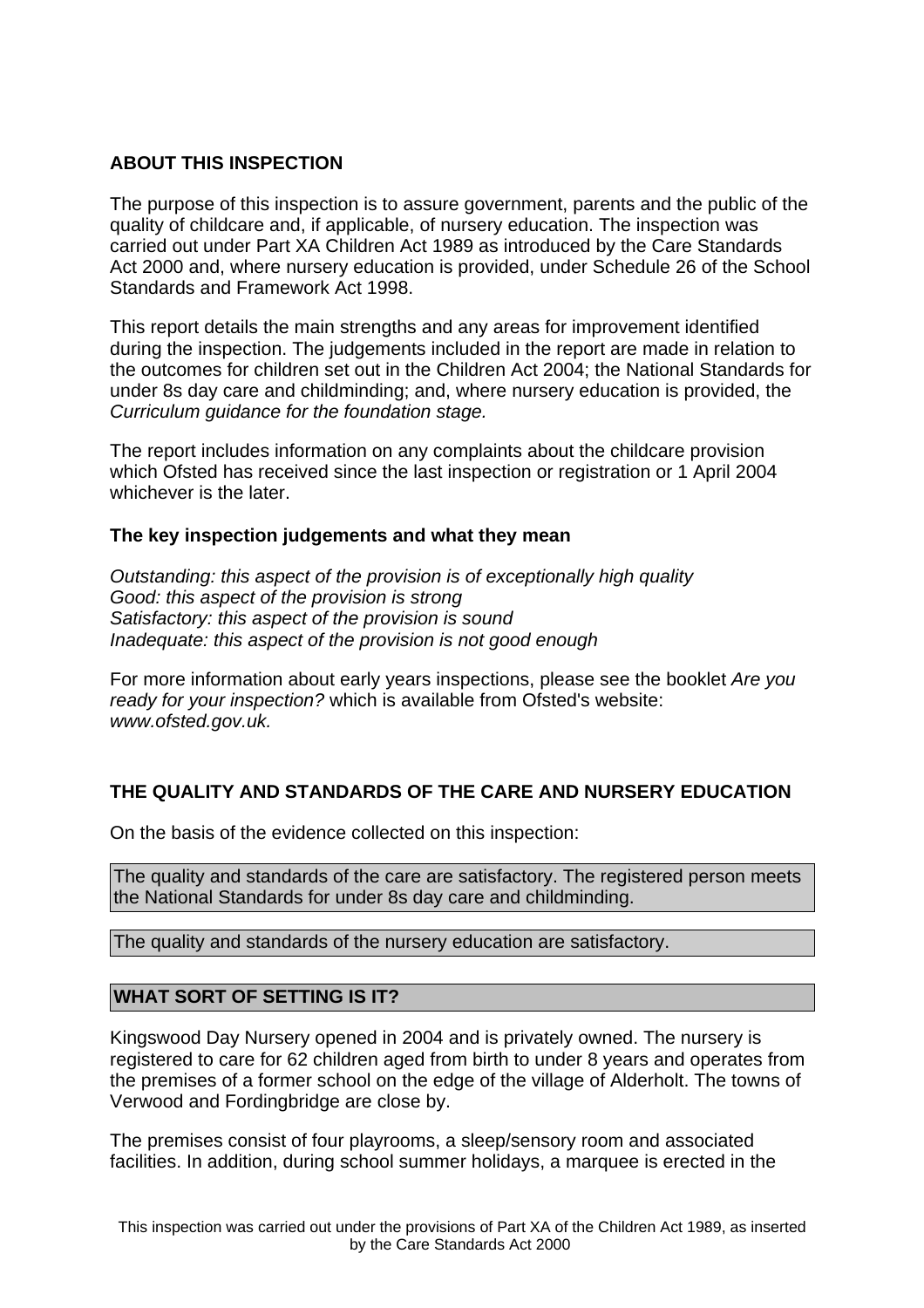adjoining playing field to provide holiday care for children aged from 5 to under 8 years. There is a secure, enclosed garden to the rear and side of the premises for outside play and the nursery serves the local and surrounding areas.

There are currently 54 children aged from 3 months to under 5 years on roll. This includes 11 funded children. Children attend for a variety of sessions. The nursery opens 5 days per week for 50 weeks per year from 08:00 until 18:00 and 6 full time and 4 part time staff work directly with the children. Of these, 8, including the owner, have early years qualifications to NVQ level 3 and 2 are currently working towards a recognised qualification. In addition another member of staff is increasing the level of her current qualification.

The setting receives support from Dorset Sure Start Unit.

#### **THE EFFECTIVENESS OF THE PROVISION**

#### **Helping children to be healthy**

The provision is satisfactory.

Children's health and well-being is promoted through appropriate procedures and routines. There are systems in place to ensure that the children's environment is clean, healthy and hygienic. For example, through cleaning rota's and the daily maintenance of the kitchen. There are good nappy change procedures and an appropriate policy in relation to sickness which means that their risk to cross-infection is minimised. Children learn about personal health and hygiene through regular routines such as hand washing and cleaning their teeth after lunch.

They have a varied and healthy diet. Fresh ingredients are used to prepare a variety of different foods which also gives children the opportunity to widen their tastes. They have access to regular drinks throughout the day and the older children learn through topics and discussion about keeping their body healthy. Babies home feeding routines are followed as closely as possible to provide continuity.

Children have regular opportunities to exercise and to develop their co-ordination skills using large and small scale equipment. They competently pedal bikes, some can manoeuvre a two wheeled bicycle very proficiently around obstacles and are able to stop and start, for example, when running and chasing a ball. During the winter months there are less opportunities for the pre-school children to climb and use larger equipment, however, they play outside everyday and are able to use resources such as the parachute to make large movements. Babies have few opportunities to enjoy fresh air and outside exercise in the colder months, however, they thoroughly enjoy playing in the ball pool indoors. Children use a range of tools to encourage the development of their finer skills such as using cutlery, scissors and drawing materials. Some two year olds are able to use scissors properly and older children cut expertly around outlines.

#### **Protecting children from harm or neglect and helping them stay safe**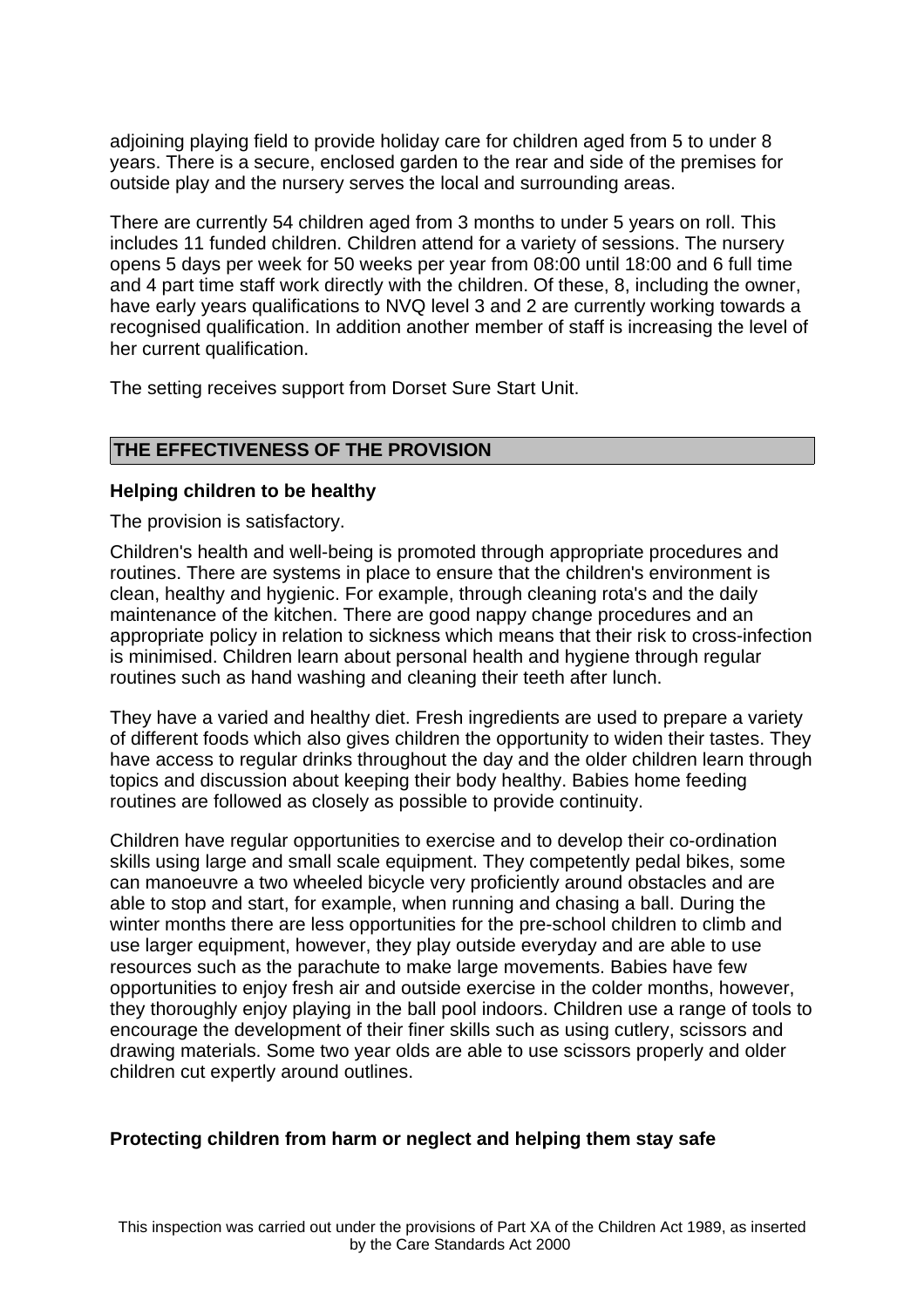The provision is satisfactory.

Children are cared for in a safe, secure environment where sensible steps are taken to ensure their well-being. Staff understand and implement the safety policy, for example, making sure that entry and exit points are secure, however, this is not always consistent. There are clear emergency evacuation procedures which are practised with the children so that they become familiar with the routine and equipment is regularly serviced. Fire drills, however, have not been undertaken this term. Appropriate measures are taken to ensure that children are safe when unexpected emergencies arise, for example, during a power cut parents were asked to collect their children early, before it became dark and too cold. There is a good system in place to check on sleeping babies every five minutes and a member of staff remains in the rest room when toddlers are sleeping. This means that children are constantly monitored and supervised. Enclosed and secure outside play areas means that children are safe when playing outside. Younger children play in a separate area to the pre-school children so that they are not overwhelmed and can play safely on equipment suitable to their age and stage of development such as ride-on and push-a-long toys.

Children use a range of equipment and resources which are appropriate to their ages and stages of development. These are stored appropriately and most are within their reach which means that they can access the toys easily. Children learn how to use equipment safely, for example, when carrying scissors and moving chairs.

Children's welfare is safeguarded due to the clear policy and procedures in place. Staff understand their role in the protection of children and there are appropriate reporting and recording procedures in place.

### **Helping children achieve well and enjoy what they do**

The provision is satisfactory.

Children are confident and settled in their surroundings. There is a friendly rapport and a warm, relaxed relationship between them and the staff who show interest and provide plenty of praise and encouragement. This helps the children to feel good about themselves and to build up their self esteem.

Children have opportunities to be involved in a wide range of activities which support their learning and development. These are planned around the Birth to Three Matters Framework for the under 3-year-olds and the Foundation Stage of learning for the pre-school children. Activities and resources offer some challenges and stimulation, for example, the 3-year-old children enjoy playing with sensory toys such as those that make sounds and light up or which they can work themselves by turning dials. They also attempt puzzles and enjoy constructing with, for example, popoids and duplo. All children enjoy creative play and have daily opportunities to use, for example, paint or glue, however, many of these activities are adult led which means that children have fewer opportunities to freely experiment with different media. Children's progress is noted, however, these notes are not used effectively. This means that their value in planning for the next stage in children's individual learning and development is lessened.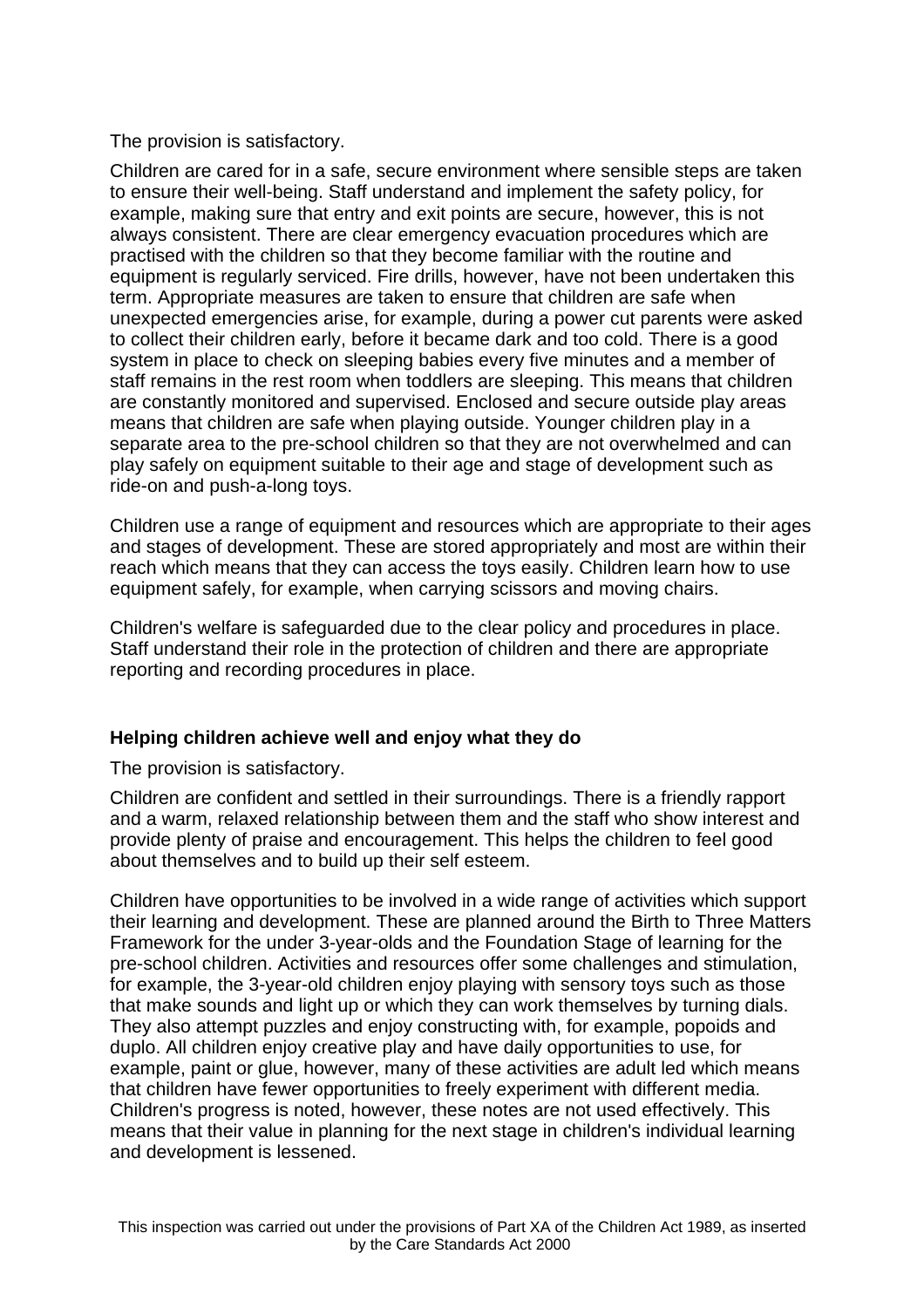### Nursery Education

The quality of teaching and learning is satisfactory and children benefit from the staff's understanding of the Foundation Stage curriculum. Staff plan a broad range of activities which offers some stimulation, however, these are not evaluated. This means that there is no check on their effectiveness in supporting children's learning. Generally there are suitable levels of challenge. Children are encouraged to use their own ideas, for example, making a reindeer suit to wrap around their body and staff use effective questioning to encourage them to think for themselves. However, this is not always consistent which results in some activities not being extended enough for some children.

The children are confident, eager to learn and involved in their activities. They are beginning to concentrate for short periods and enjoy contributing to discussions. Children have some opportunities to develop their independence, for example, putting on and fastening their coats and helping their less able peers to dress when preparing to play outside. They are developing sound relationships with adults and the other children and behave well. They listen to what is being said and can follow simple instructions such as tidying away their toys. There is a balance between adult led activities and those that children can choose for themselves, this is a recent change in structure and children are beginning to learn about making appropriate choices.

Children are articulate and confidently initiate conversations with adults and their peers, trying out new words and phrases. They enjoy listening to, and telling their own stories, often looking at books on their own or with another child. Children have a good repertoire of songs and rhymes, confidently singing these as a group and also on their own to others. There are many activities to promote children's hand-eye coordination skills, for example, using scissors, brushes, pens and pencils. They have regular opportunities to develop their writing skills and most children are beginning to form recognisable letters, some can write their own names. Children are beginning to recognise simple sounds which make up their names and often know the sounds that make up their peers names as well. They show some interest in number and can confidently count and recognise numerals. Children are developing problem solving skills such as working out how long a piece of string needs to be to tie around their body and comparing different lengths required. They are developing their understanding of calculation such as adding one more and taking one away. Children have opportunities to learn about their local community and the wider world through a range of activities. They show great interest in nature, for example, inspecting a dragon fly, discussing it's habitat and learning about it's life cycle. Children particularly enjoyed making their own building site recently, using real tools and materials to build, mixing their own 'cement' and using trowels to apply the mixture to join house bricks together. This gave them the opportunity to learn from a real experience. They have some opportunities to use programmable toys and ICT resources, however, the computer is not used to it's full capacity. Children take part in many creative activities using a wide range of art and craft materials. They enjoy making collages and free painting but many art activities are adult led which limits the opportunity to use their own ideas. Children explore and compare different textures, for example, adding water and glitter to flour, watching the change when the water is added. This activity gives them the opportunity to predict what will happen to the flour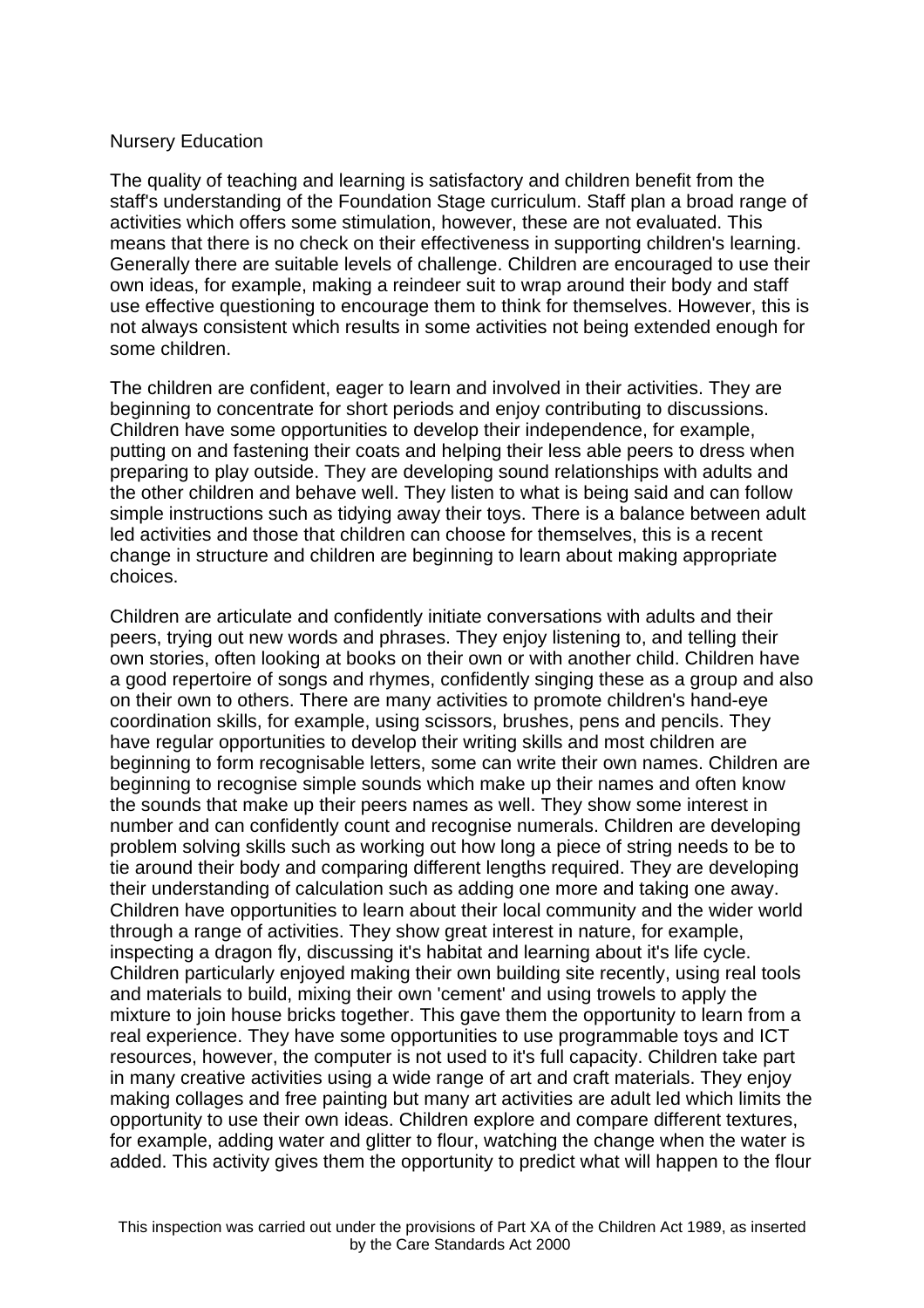when mixed with water and instigates discussion and problem solving skills.

#### **Helping children make a positive contribution**

The provision is satisfactory.

Children arrive happily at the nursery and soon settle down to their various activities. They benefit from the staff's knowledge of their care needs and from the appropriate and sympathetic small family groups which are organised according to the children's stage of development. Consequently when children transfer to the next age group they are ready and confident to do so. The special needs co-ordinator and staff work closely with parents and others to provide support for children with special needs and adapt activities and resources to promote inclusion.

Children learn about acceptable behaviour through the positive attitude and role modelling of staff. They are calm, polite and speak quietly to the children, giving explanations and reminding them of the simple boundaries, for example, not running indoors. Children are beginning to understand the concept of right and wrong and are developing good manners, using please and thank you at appropriate times. They usually concentrate and remain focussed on activities which capture their interest, however, there are times when this is not the case. This occurs mainly during the free play session and results in some children running around aimlessly for short periods. Children enjoy being helpful and undertaking small tasks such as helping to tidy away their toys. This encourages them to develop a sense of community and to learn to work amiably together.

Children have many opportunities to learn about diversity using suitable resources and through activities which increases awareness of their local community and the wider world. They learn about and enjoy celebrating their own and other cultures through role play and celebrating festivals such as Christmas and Hanukah. Children's spiritual, moral, social and cultural development is fostered.

The partnership with parents is satisfactory. Children benefit from the friendly, informal contact and relationship between parents and staff. There is information about the nursery provision and the Foundation Stage Curriculum but some of this is out of date or incomplete. Policies and procedures are on display and readily accessible to parents but they are not explicitly informed about these. This means that some parents are not aware about how policies and procedures influence the care their children receive. Parents receive information about topics and activities to enable them to help their child at home. The notice board is very informative, keeping parents up to date with current events, for example, illnesses circulating, daily menu, daily activities. In addition to the informal contact, parents have the opportunity to discuss their children's progress formally at the end of the school year.

### **Organisation**

The organisation is satisfactory.

The provision meets the needs of the range of children for whom it provides.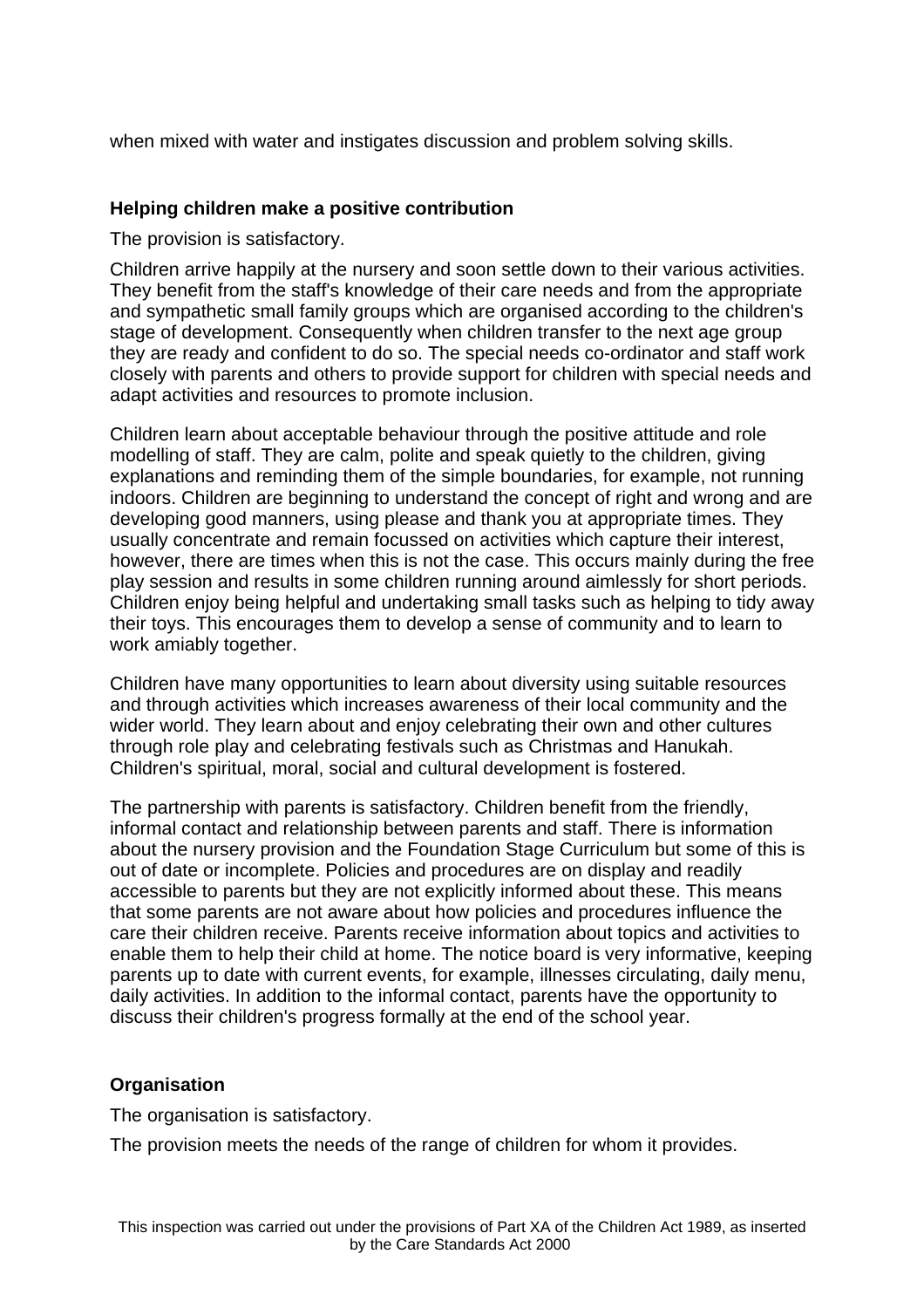The owner ensures that staff are suitable to work with children by following appropriate recruitment and induction procedures. Staff have suitable child care qualifications and children benefit from the additional training that they undertake. Required records and documentation are in place, however, some of these are not up to date and do not fully reflect the nursery's current working practice.

Children are cared for in a very well presented environment where there is a cheerful, welcoming atmosphere. Space is organised to enable them to move about easily and safely and for the younger children to have undisturbed rest and sleep. Babies have space to crawl about and early walkers to practice their new found skills, this encourages them to explore their environment.

Leadership and management is satisfactory. The owner has a clear vision for the future and staff are motivated to try new ideas and implement change. There is a strong team spirit and staff are aware of their roles and responsibilities. They do not, however, monitor the children's progress or evaluate the activities and quality of teaching effectively. This impacts on planning for children's individual progress.

#### **Improvements since the last inspection**

At the last inspection the setting agreed to ensure that staff are deployed effectively. This has been addressed by the employment of additional staff and the registered person being supernumerary.

### **Complaints since the last inspection**

There have been no complaints made to Ofsted since the last inspection.

The provider is required to keep a record of complaints made by parents, which they can see on request. The complaints record may contain complaints other than those made to Ofsted.

### **THE QUALITY AND STANDARDS OF THE CARE AND NURSERY EDUCATION**

On the basis of the evidence collected on this inspection:

The quality and standards of the care are satisfactory. The registered person meets the National Standards for under 8s day care and childminding.

The quality and standards of the nursery education are satisfactory.

## **WHAT MUST BE DONE TO SECURE FUTURE IMPROVEMENT?**

#### **The quality and standards of the care**

To improve the quality and standards of care further the registered person should